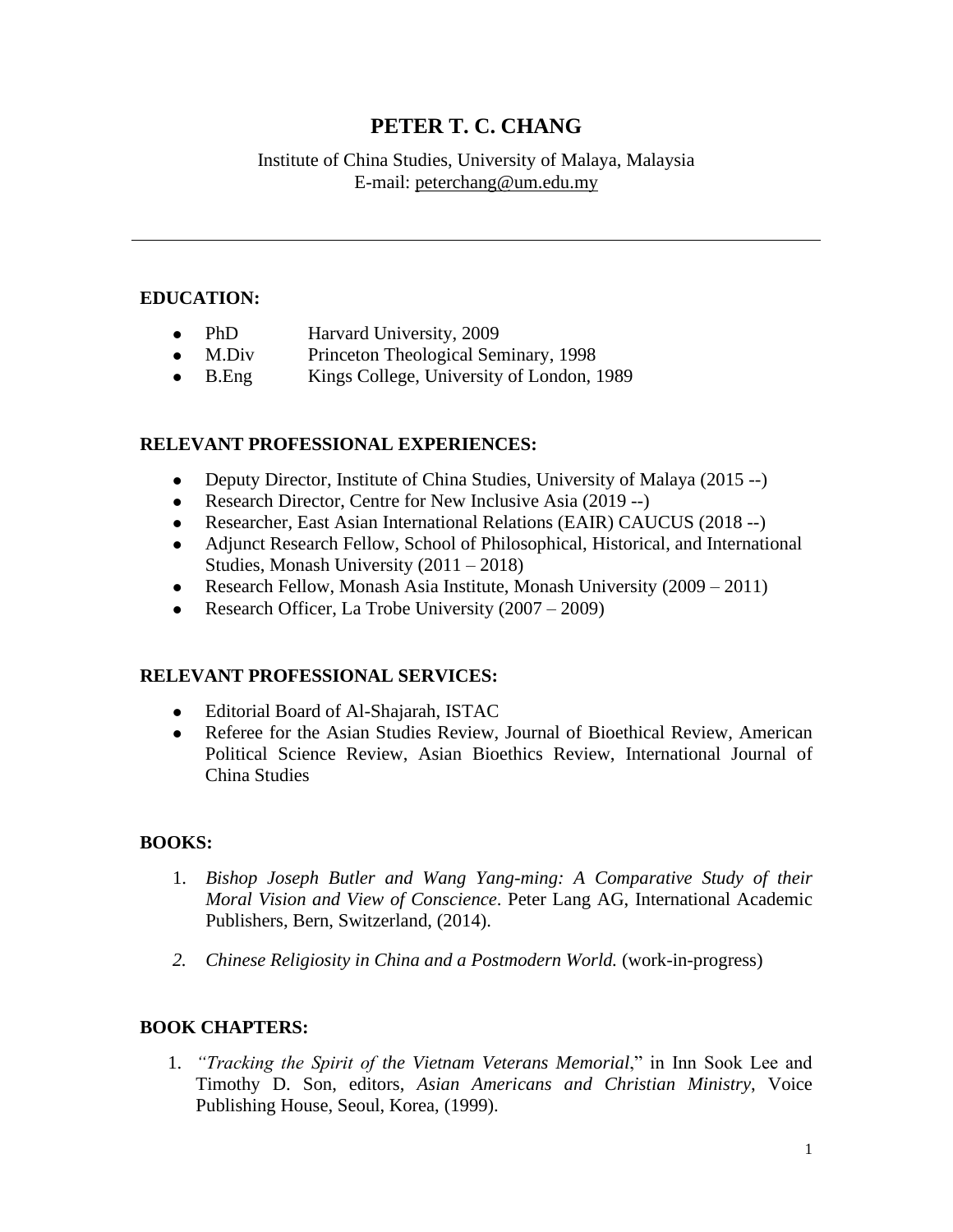- 2. *"A Pioneering Class of Bridge-Building Junzi",* in Danny Wong and Lee Kam Hing*,* editors*, "Essays on Wang Guugwu"* University of Malaya Press*, (*forthcoming 2021)
- 3. "*China's Soft Power and the Overseas Chinese. Case Study: Xiamen University in Malaysia",* in Leo Suryadinata, editor, "*Chinese Culture and China's Soft Power in Maritime Southeast Asia",* ISEAS Publishing, (forthcoming 2021)

# **JOURNAL ARTICLES:**

- 1. *"The Chinese Civilization Quest for Great Harmony (*大同*) through Humanness*   $(\Box)$ ," IIUM Journal of Religion & Civilizational Studies (Jun, 2019, vol 2.1, pp. 73-81).
- 2. "*China's Secular Rulers' Pragmatic Re-appropriation of Traditional Chinese Sacred Resources: A Critical Assessment",* International Journal of China Studies (April, 2017, Vol.8.1 pp.25-44).
- 3. *"Euthanasia and China: The Traditional Chinese Moral Perspective and Its Social-Justice Implications",* Asian Bioethics Review (Mar 2015, vol 7.1 pp. 43- 61).
- 4. *"Confucian Pluralism and China's Dream of a Harmonious World"*, China Information, (Nov, 2014, Vol. 28.3, pp. 382-404)
- 5. *"Singapore's Cultural Experimentation: Gay Rights, Stem Cells, Casinos, and the Evangelical Response",* Religion, State and Society (May 2012, vol. 40.2 pp.192-211).
- 6. *"China's Environmental Crisis: Practical Insights from Chinese Religiosity",*  Worldviews: Global Religions, Culture and Ecology (Oct 2011, vol.15,.247- 267).
- 7. *"Confucian China and Jeffersonian America: Beyond Liberal Democracy",*  Asian Studies Review (Mar 2011, vol.35, pp.43-62)

# **BOOK REVIEWS:**

- 1. Sole-Farras, J. *New Confucianism in Twenty-First Century China.* New York: Routledge, 2013, in Journal of International & Global Studies, vol. 7.1. Nov 2015.
- 2. Priscilla Roberts, Editor. *The Power of Culture: Encounters between China and the United States.* Cambridge Scholars Publishing, 2016. International Journal of China Studies, vol. 7.3, Dec 2016.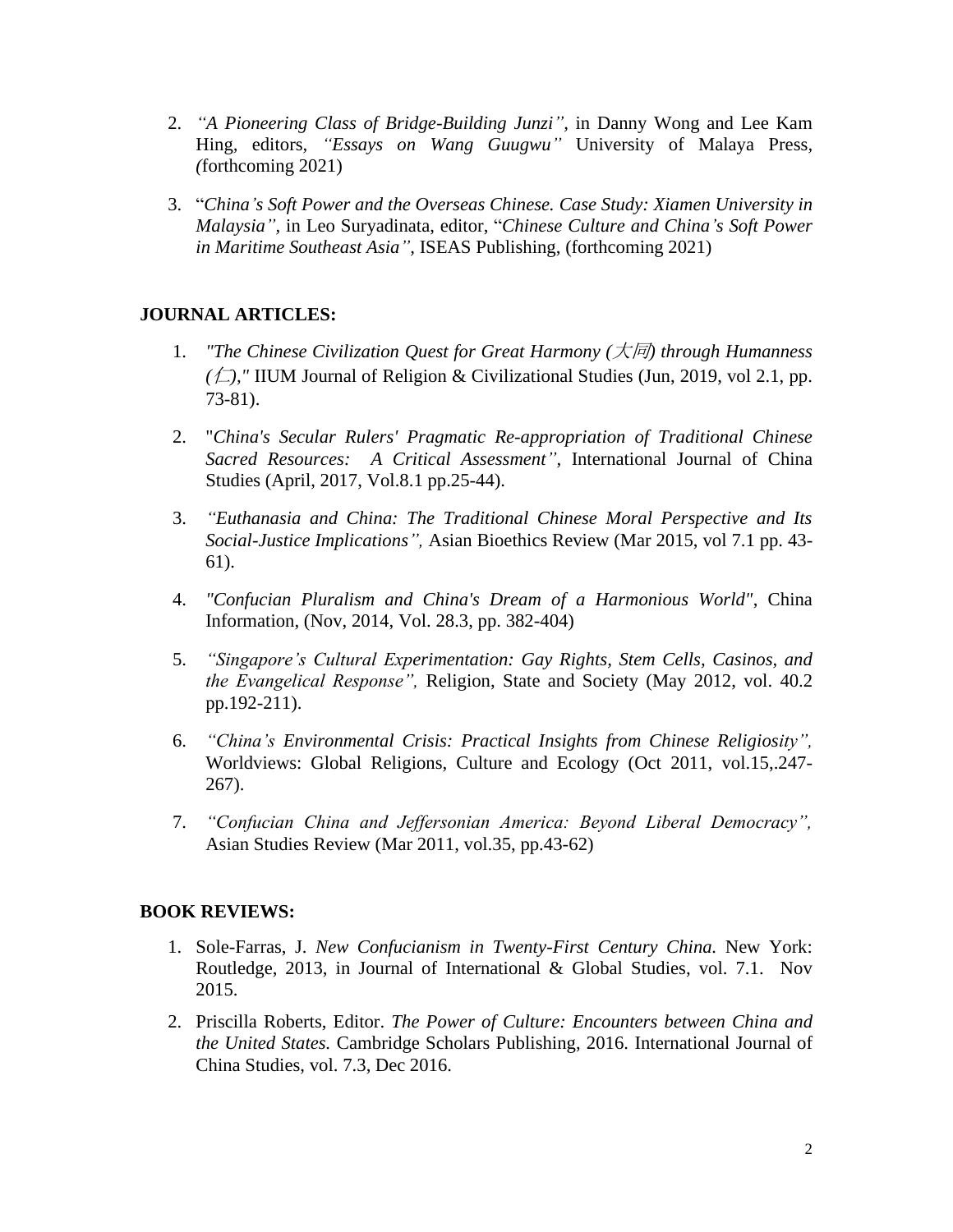#### **MEDIA PUBLICATIONS**

- 1. SCMP (South China Morning Post): *What the Christian evangelical grip on America means for China and the world,* Nov 2020.
- 2. SCMP: *As academic ties between US and China unravel, Malaysia could fill the gap,* Oct 2020.
- 3. SCMP: *Can China's 'community of shared future' grow amid Malaysia's internal trust deficit?* Aug 2020.
- 4. Think China: *A divided America is losing its footing in the Cold War with China,*  Jun 2020.
- 5. SCMP: *America cooperated with the Soviets to fight smallpox. Why is it so hard for the US to work with China against Covid-19?* Apr 2020.
- 6. SCMP: *How Southeast Asia's Chinese diaspora could play a role in defusing Sino-US rivalry,* Apr 2020.
- 7. Think China: *Humanity needs to face the digital age as one family, not disparate warring tribes,* Mar 2020.
- 8. Straits Times: *Battling the virus and a rival in the coronavirus outbreak,* Feb 2020.
- 9. SCMP: *Why the US Should not push Malaysia to pick sides in Washington's rivalry with China,* Aug 2019.
- 10. SCMP: *To avoid a clash of flawed but great civilizations, the US and China must address their own deficiencies and hubris,* May 2019.
- 11. SCMP: *Are Confucian China and the Christian West destined to clash? How religion can explain the new cold war,* Feb 2019.
- 12. SCMP: *Amid growing suspicion of Beijing, the world needs the wisdom of Chinese scholarship – and so does China,* Oct 2018.
- 13. SCMP: *Mahathir's new Malay dilemma: tackle poverty among the majority without excluding other,* Aug 2018.
- 14. The Diplomat: *How China lost sight of Malaysia's changes,* Jun 2018.
- 15. SCMP: *Ethnic Chinese in Malaysia are celebrating China's rise--but as multicultural Malaysians, not Chinese,* May 2018.
- 16. Straits Times: *China's Confucian Push,* Feb, 2018.
- 17. SCMP: *Beijing human rights forum shows Xi Jinping's Chinese dream is ready to become Asian dream,* Dec, 2017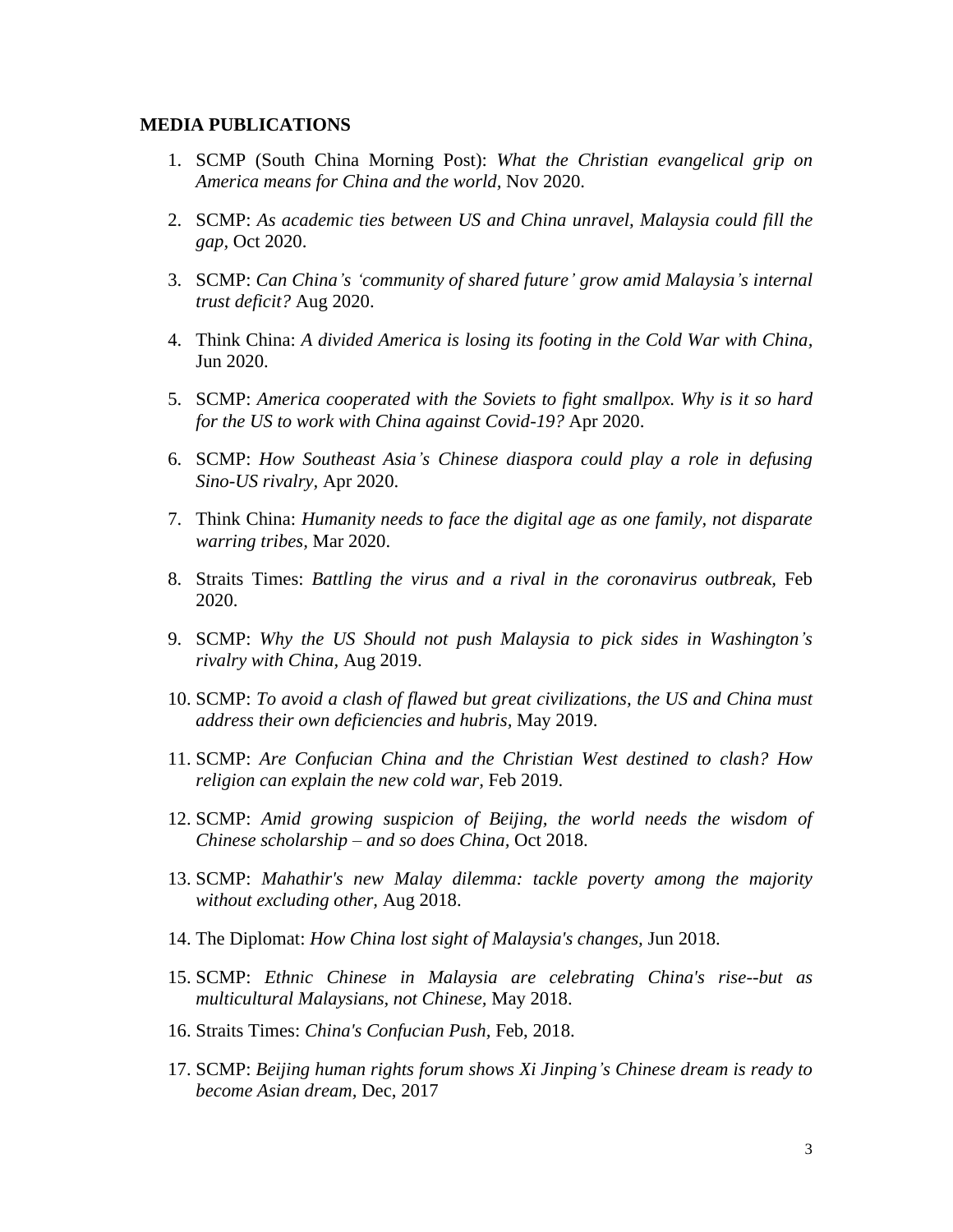- 18. SCMP: *On the Belt and Road, Chinese Civilization is one the march*, Feb, 2017
- 19. New Straits Times: *Belt and Road Initiative,* Jan, 2017

#### **MEDIA ENGAGEMENTS:**

- 1. RTM Radio, guest in Face to Face on Sino-Malaysia relations, July, 2018.
- 2. BBC World News, a panelist in Talking Business, Feb, 2017.

### **SELECTED CONFERENCE PRESENTATIONS:**

- 1. "*China's Soft Power and the Overseas Chinese: Case Study – Xiamen University in Malaysia"* at ISEAS – Ishak Yusof Institute, NUS, 2020
- 2. "*Legacy of Zhenghe and the Sino-Malaysia Relationship*" at the State Islamic University of Sunan Ampel Surabaya, Indonesia, 2019.
- 3. "*Transformation anchored on Human Rights: A China-Malaysia Dialogue*" at the Institute of China Studies, University of Malaya, 2018.
- 4. "*The Chinese Quest for Great Harmony Through Humaneness"* at the International Seminar on Civilizations: A Global Perspective, IIUM, 2017.
- 5. "*China and South-South Cooperation -- A Perspective from Malaysia"* at the South-South Human Rights Conference, Beijing, China, 2017.
- 6. *"A Framework for Inter-Civilizational Co-Existence: The Inclusive Confucian Model",* A Dialogue Between Asian Civilizations, International Confucian Association, Beijing, 2016.
- *7. "A Rehabilitated Confucianism and China's Soft Power",* East Asian Symposium of the World Forum on China Studies, Seoul, Korea, 2016.
- *8.* " *Malaysia in the Cross-Currents of the 21st Century Maritime Silk Road Project",*  International Forum of 21<sup>st</sup> Century Maritime Silk Road, Guangdong Foreign Studies University, China, 2016
- 9. *"Confucian Inclusive Vision and the Chinese Encounter with the World"*, 21st Century Maritime Silk Road & Chinese Soft Power, at University Malaya, 2015.
- 10. *"China's Environmental Crisis: Drawing Wisdom from the Ancient Dao",* Parliament of World Religions, Melbourne, 2009.
- 11. *"The Singapore Evangelicals":* Conference on 'Globalization: Cultures, Institutions & Socioeconomics" at Chinese University of Hong Kong, 2008.
- 12. *"A Framework to Reconcile Confucian East – Christian West Bioethical Perspectives on Human Cloning*": American Academy of Religion Annual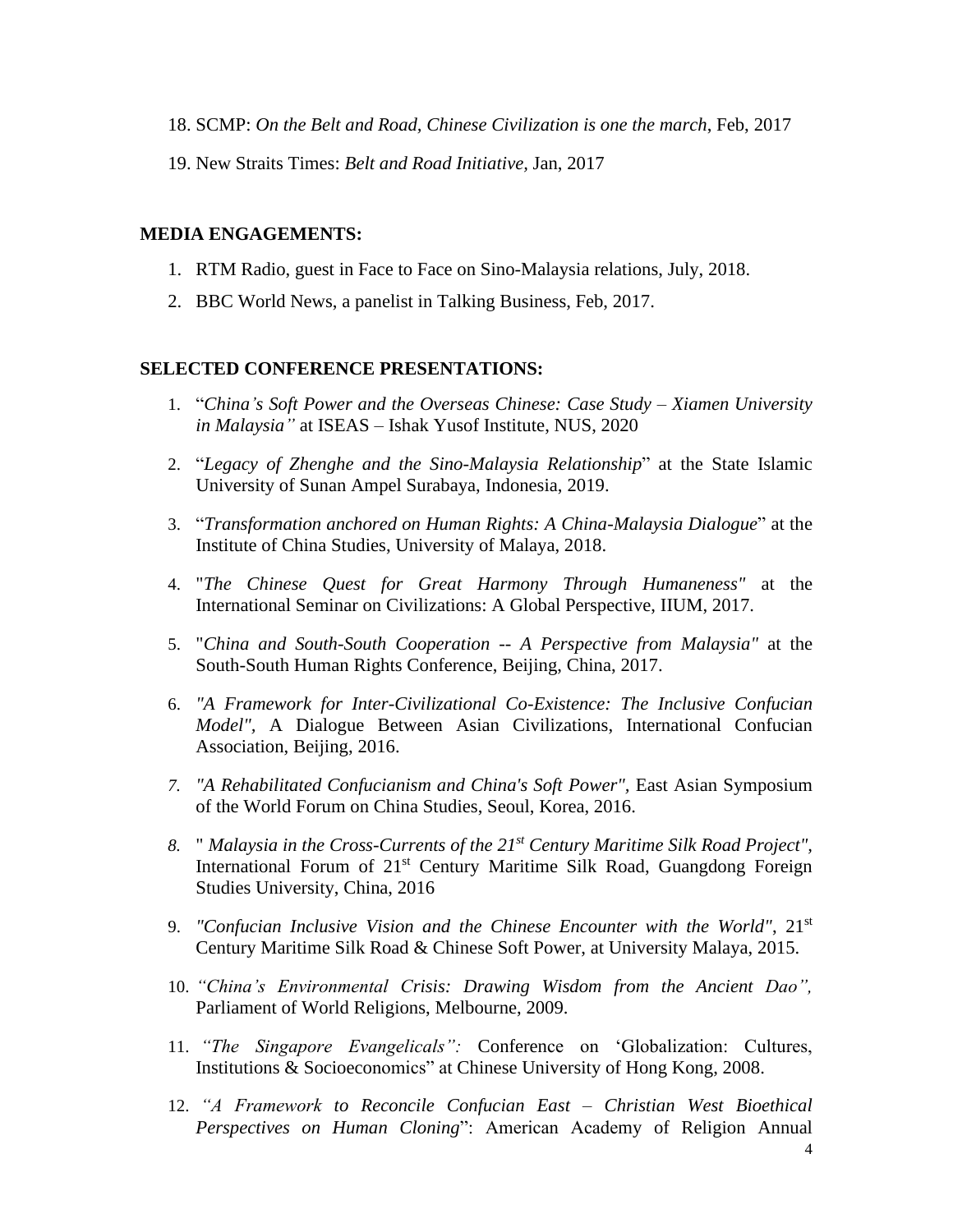Meeting, Chicago, USA, 2008.

- 13. *"An Exegesis of Wang Yang-Ming's Unique Conception of Liang-Chih"*: European Assoc for Chinese Studies Conference, Lund University, Sweden, 2008.
- 14. "*The Equality of All Men and Inalienable Rights Doctrines, A Comparative Confucian and Christian Perspectives*": Society of Asian and Comparative Philosophy Conference, Melbourne University, Australia, 2008
- 15. *"Comparative Study of Conscience: Joseph Butler and Wang Yang-ming*": American Academy of Religion Annual Meeting, San Diego, CA, 2007.
- 16. *"Wang Yang-ming and Moral Pluralism*": American Academy of Religion Annual Meeting, Toronto, Canada, 2002.

# **RESEARCH INTERESTS:**

- Chinese Philosophy and Religion in the  $21<sup>st</sup>$  Century
- ⚫ Contemporary Ethical Issues: Bioethics, Environmental and Business Ethics.
- ⚫ China and Overseas Chinese

### **TEACHING INTERESTS:**

- ⚫ Introduction to Chinese Philosophy, Chinese Religion
- ⚫ Comparative Philosophical and Religious Ethics
- ⚫ Overseas Chinese in Southeast Asia

### **TEACHING EXPERIENCES:**

- ⚫ *Lecturer*, "Islam in China", University Malaya, 2017 --
- ⚫ *Lecturer, "* Culture and Society of China", University Malaya, 2016 --
- ⚫ *Lecturer*, "Confucianism in China," University Malaya, 2016 --
- ⚫ Co-*supervisor*, Phd, Master Candidates, Monash University, 2010 11.
- ⚫ *Lecturer,* "Eastern Religion and Philosophy", La Trobe University, 2008.
- ⚫ *Teaching Fellow*, "Fundamentalism," Prof. H. Cox, Harvard University, 2004.
- ⚫ *Teaching Fellow*, "Nationalism, Ethnicity & Religion," Prof. D. Little, Harvard University, 2003.
- ⚫ *Teaching Fellow*, "Human Rights & Religion," Prof. D. Little, Harvard, University, 2002.

### **PROFESSIONAL MEMBERSHIPS:**

- ⚫ Society for Asian and Comparative Philosophy (Australia)
- ⚫ Association for Asian Studies (America)
- ⚫ American Academy of Religion